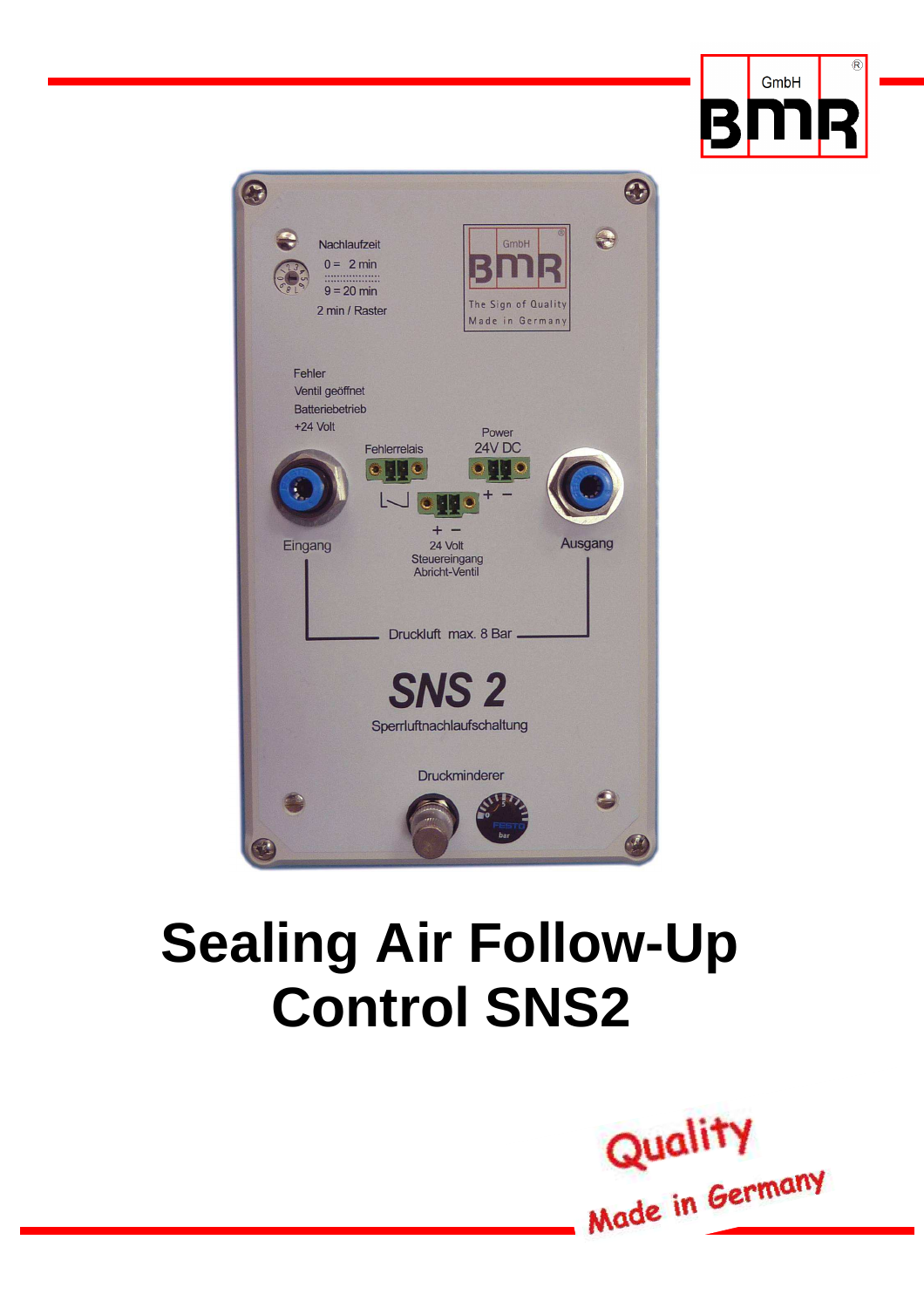

**Congratulations for your purchase of a product from the company BMR GmbH. We thank you that you made you decision for a BMR equipment.** 

 **Please read these instructions carefully before you use it for the first time!**

## **Content**

- **1 functional Description**
- **2 Piping and electrical connections**
- **3 Setting the follower control time**
- **4 LEDs**
- **5 installation instructions**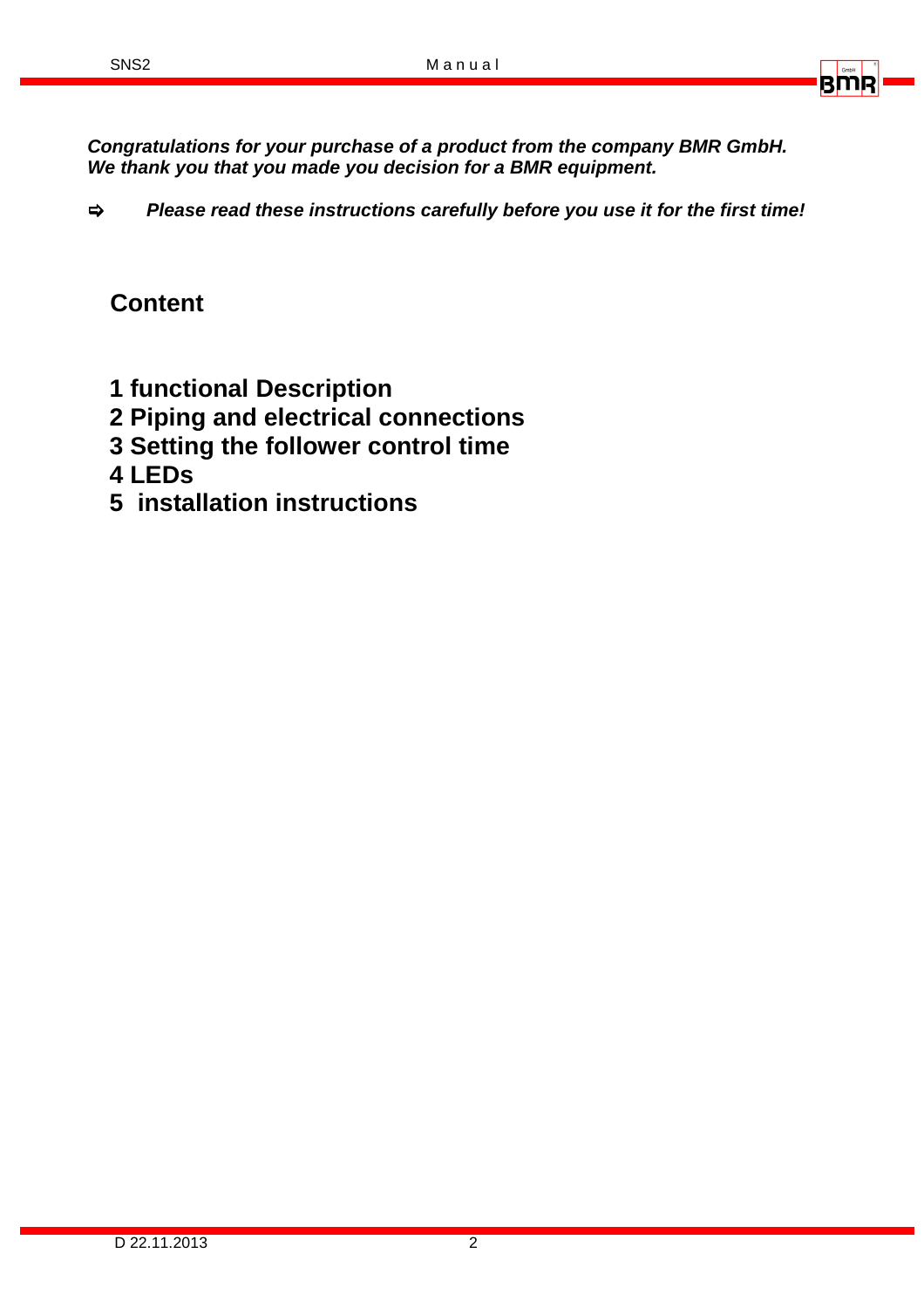

## **2. Functional Description**

This enables the Air purge of a spindle to run, even in the emergency stop state from a manufacturing center.

All internal functions such as battery, pressure monitoring and timing are controlled by a microprocessor.

In addition, all operating states of LEDs are signaled and the potential failure modes issued via a relay ( NO / NC ) .

Error states can be either lower blocking air pressure or a dead or a defective battery.

To activate the device +24 V must be applied to the terminal. In case of a failure or disconnection of the +24 V supply voltage, it will automatically switch to a built-in rechargeable battery, and it will work as long as the set delay time of the circuit has elapsed. Thereafter, the integrated solenoid valve switches the air lock and the device turns off.

With an integrated pressure regulator the pressure of the issued sealing air can be adjusted. This pressure is monitored internally and outputs at levels below 0.5 bar an error message will be created.

In addition, the pressure regulator can be bypassed with a solenoid valve to ensure the full supply pressure and to turn on the output line. For this purpose the control voltage terminals are connected to the terminal Dressing Valve.

For the inlet pressure there must be at least 3 bar applied to ensure reliable switching of the valves.

An internal charging circuit evaluates and charges the battery as long as the +24 V is applied.

A low battery voltage or a defective battery will be signaled.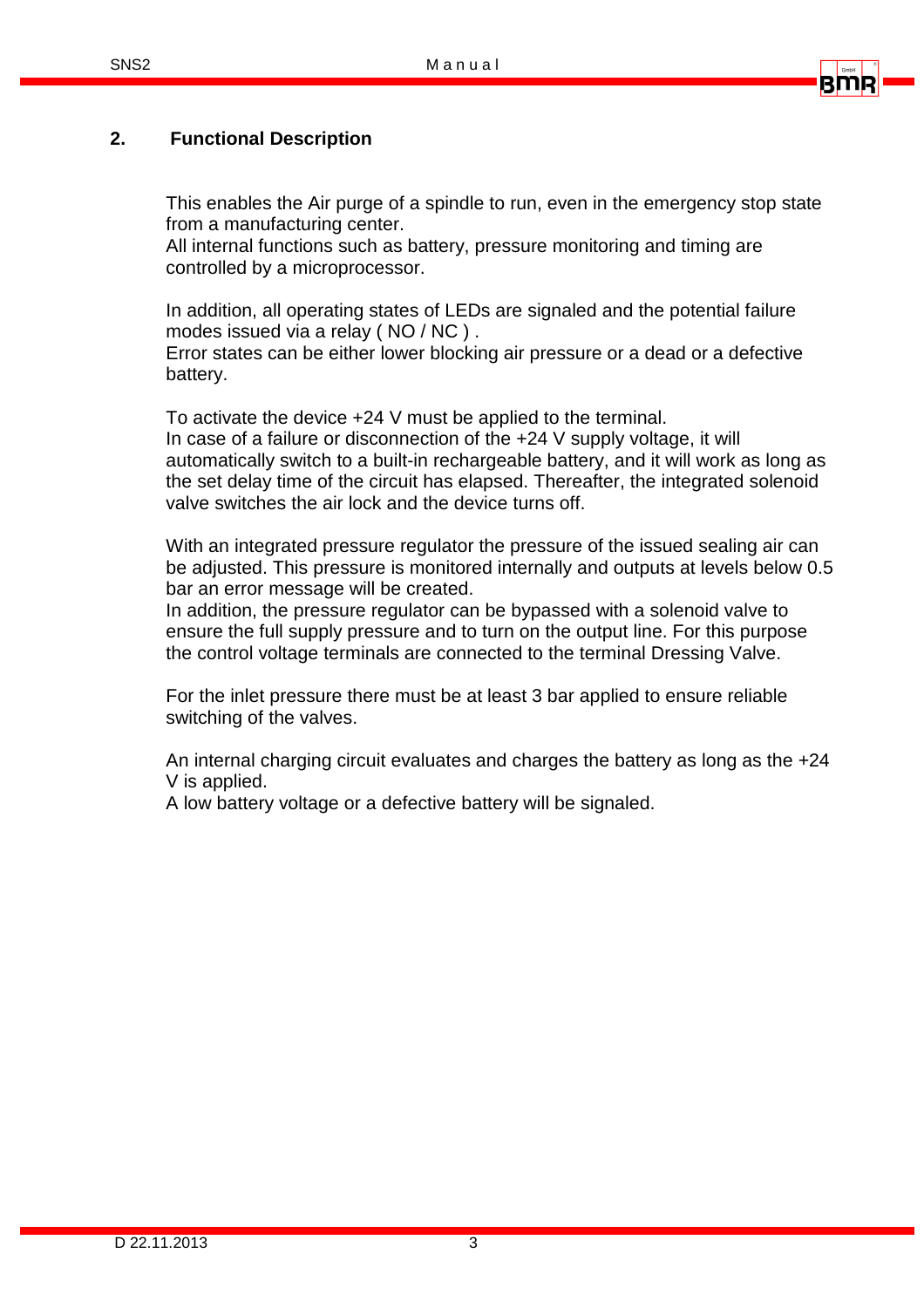## **2. Piping and electrical connections**



#### **- Compressed air connections:**

 With the 6mm plug connections, the device is integrated into the compressed air system.

#### **Input**

 As inlet pressure at least 3 bar must be applied to ensure a reliable switching of the valves and it should not exceed 8 bar.

#### **output**

When  $+24$  V are applied, the internal solenoid valve is activated and the compressed air is turned on. The outlet pressure can be adjusted via the built-in pressure regulator**.** 



As soon as the outlet pressure is below 0.5 bar, an error is signaled.

Only in operation the compressed air is issued until the end of the follow-up time.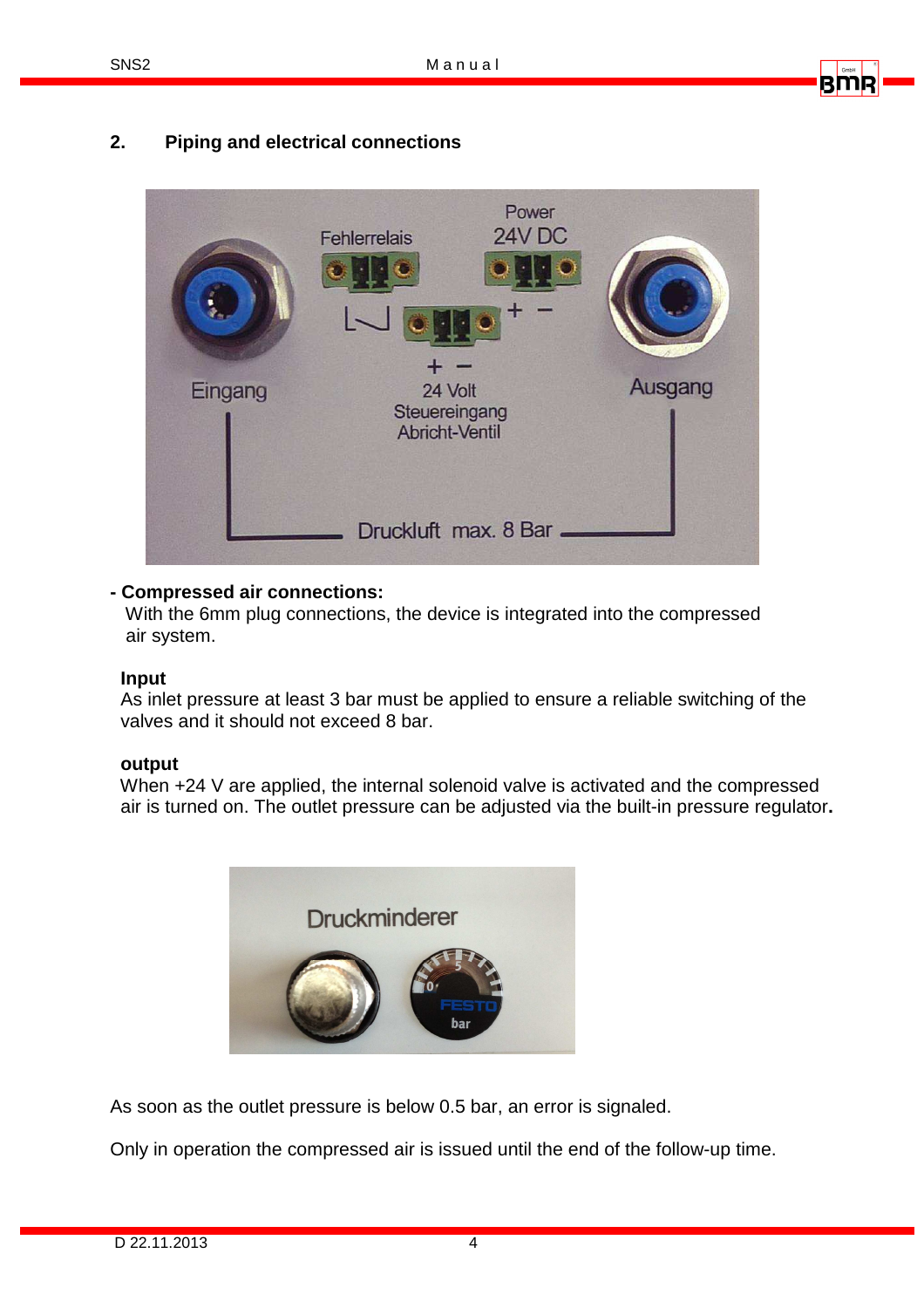## **- Electrical connections:**



#### **Power 24V DC**

As soon as the +24 V are applied, the internal solenoid valve will be switched on and the charging circuit for the battery will be activated.

Power Consumption: 24VDC / 7W

#### **Fault relay**

In case a battery fault, low battery voltage (U bat <10.6 V) or if output pressure falls below the minimum (0.5 bar), the relay contact will be connected.

Switching power: 30VDC / 1A, 125VAC / 0.5A, 60VDC / 0,3 A

#### **Control input Dressing valve**

Once here the +24 V is applied, a second internal solenoid valve will be turned on and bridge the set with the pressure regulator pressure branch.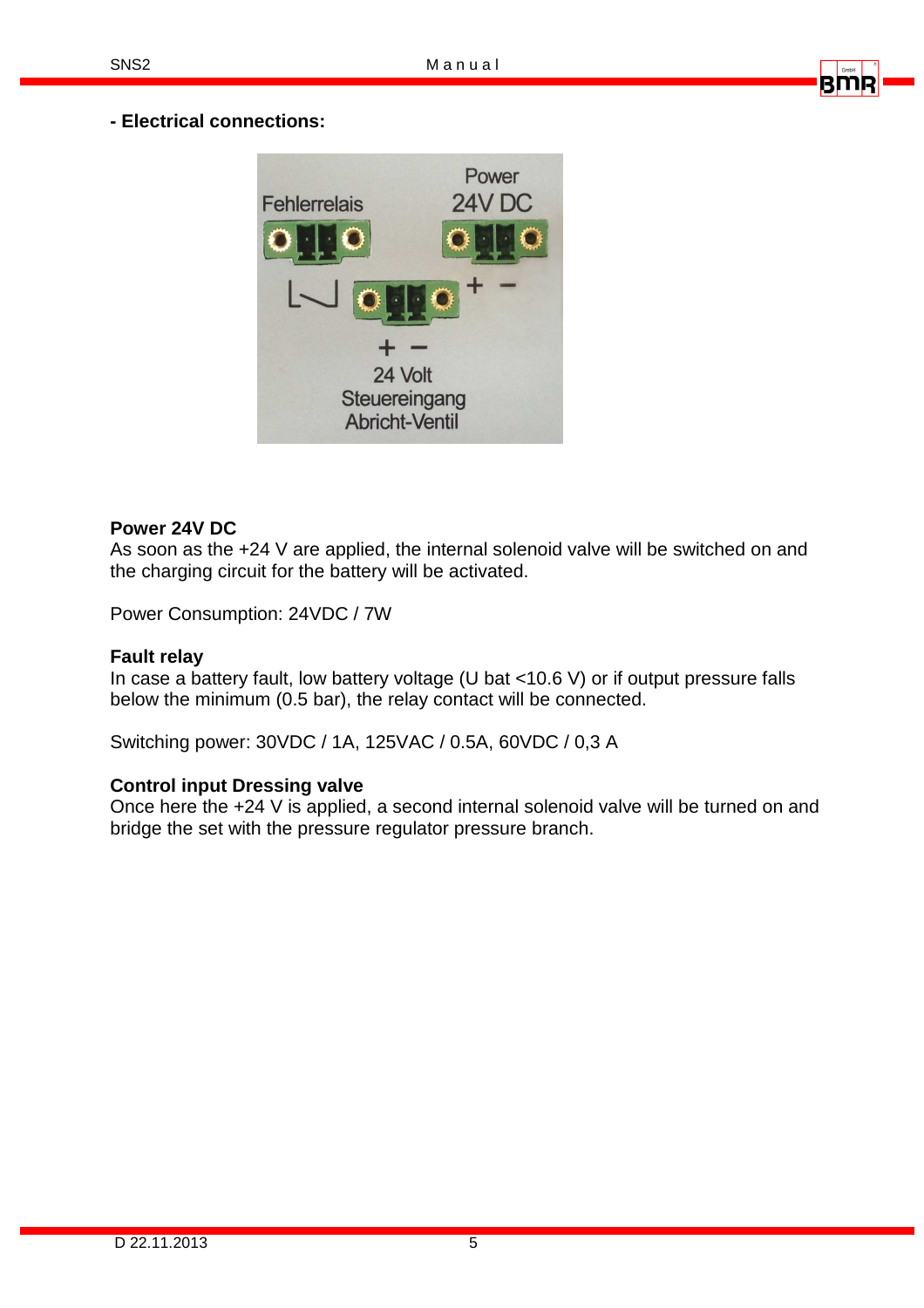

## 1. **Setting the stopping time**



Die follower control time can be set in 10 stepps of 2 to 20 Minuten in 2 minutes stepps:

 $0 = 2$  minutes,  $1 = 4$  minutes, …  $9 = 20$  minutes

## **2. -LED´s**



During the operation and as long as the delay time has not expired, the LEDs indicate the current operating status

#### **error**

If the output pressure drops below 0.5 bar:

This can either be with an excessively low inlet pressure or by a leak in the hose of the engine.

It's blinking slowly along with the LED battery operation if the internal battery has too less of voltage.

It's blinking slowly along with the LED battery operation if the internal battery is defective.

In case an additional error occurs when pressure is present, this LED is permanently on and the LED battery flashes

#### **open valve:**

On: valve open and operating on +24 V It's blinking: valve open and operating on battery. The recovery time is running out.

#### **battery operation**:

On: There is no more +24 V to the unit. Flashes: And Fault LED => battery fault

+24 V lights when power is applied to the device.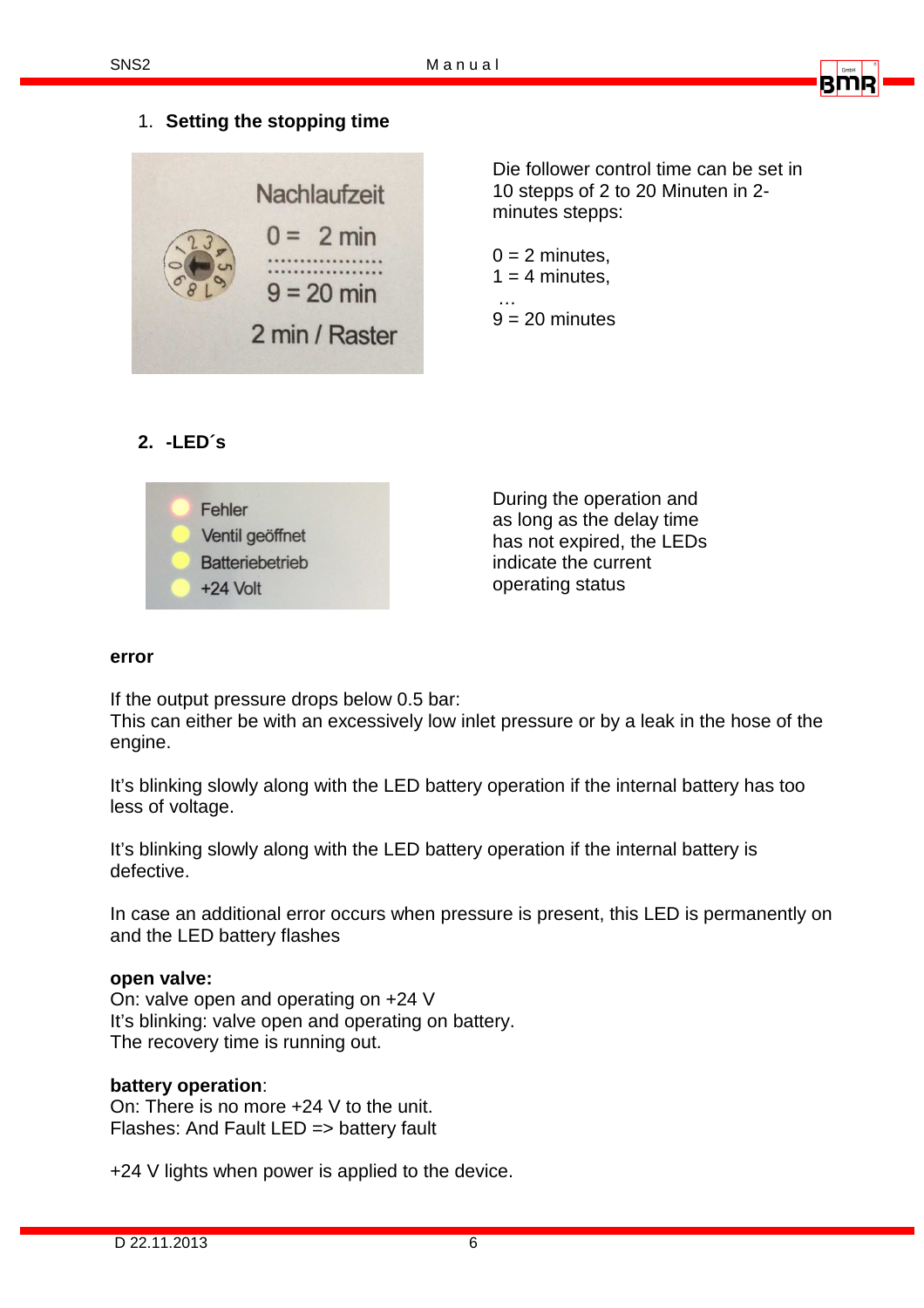RMI

## **dimensions and installation instructions:**



According to standard a retaining clip for C-rail mounting according to standard is located on the back. As an option, mounting bracket for wall mounting are available. There are 4 pieces required and bolted to the back.



Mounting dimensions: 188mm / 88mm + 2 x 13mm oder 188 + 2x 13mm / 88mm